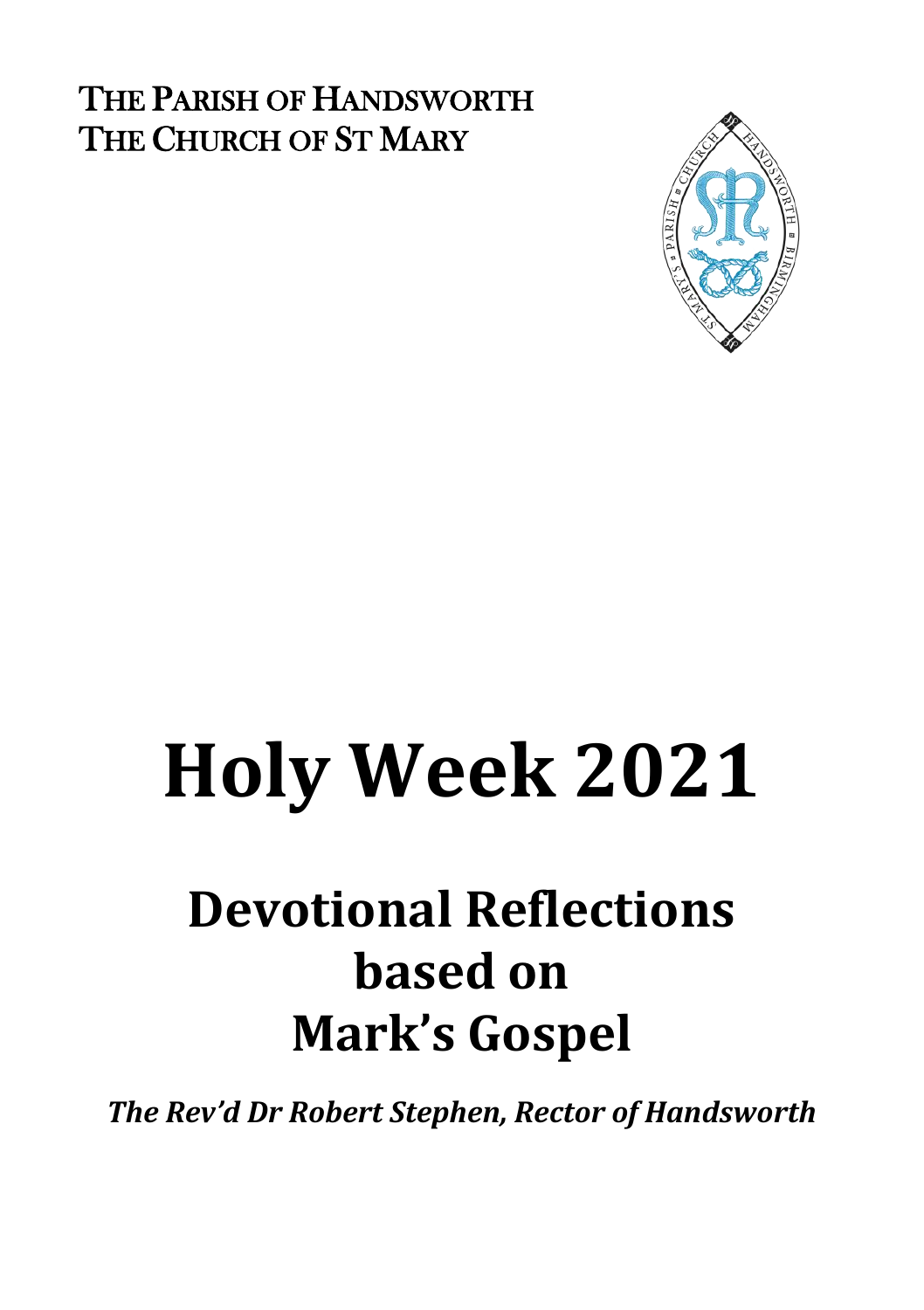As we have moved through Lent this year there has always been uncertainty about whether or not we would be able to mark Holy Week in the ordinary way with a daily Eucharist leading to the drama of Maundy Thursday and the re-enactment of Jesus washing the Disciples feet and the Vigil spent with the Sacrament reserved for the solemn marking of Good Friday, where no Sacraments are valid and yet grace is received in the bread from the Vigil. This cannot be done and neither can the moving around the Church for the marking of the Stations of the Cross, reminiscent of the jostling crowds on the way to the Cross, straining to see and be part of the events, is impossible (something that hasn't happened yet in the reordered Church).

The fact that these Devotional Reflections will replace these events isn't overly important. What matters as we take time to think about the events of that first Holy Week is that we take time to journey with Jesus: not rushing ahead of him, but taking the week at his pace. Of course, we know the end of the story, but we don't anticipate it too much: in spending time with Jesus, we learn about him and about ourselves. So, we will reflect on what the events on each day teach us about ourselves.

In 2020, we focused on the Readings set for the Daily Eucharist. This year we shall restrict ourselves to the narrative in Mark's Gospel, commonly accepted as the most basic of the Gospels and perhaps the earliest of the written Gospels (as well as being the controlling Gospel for this year).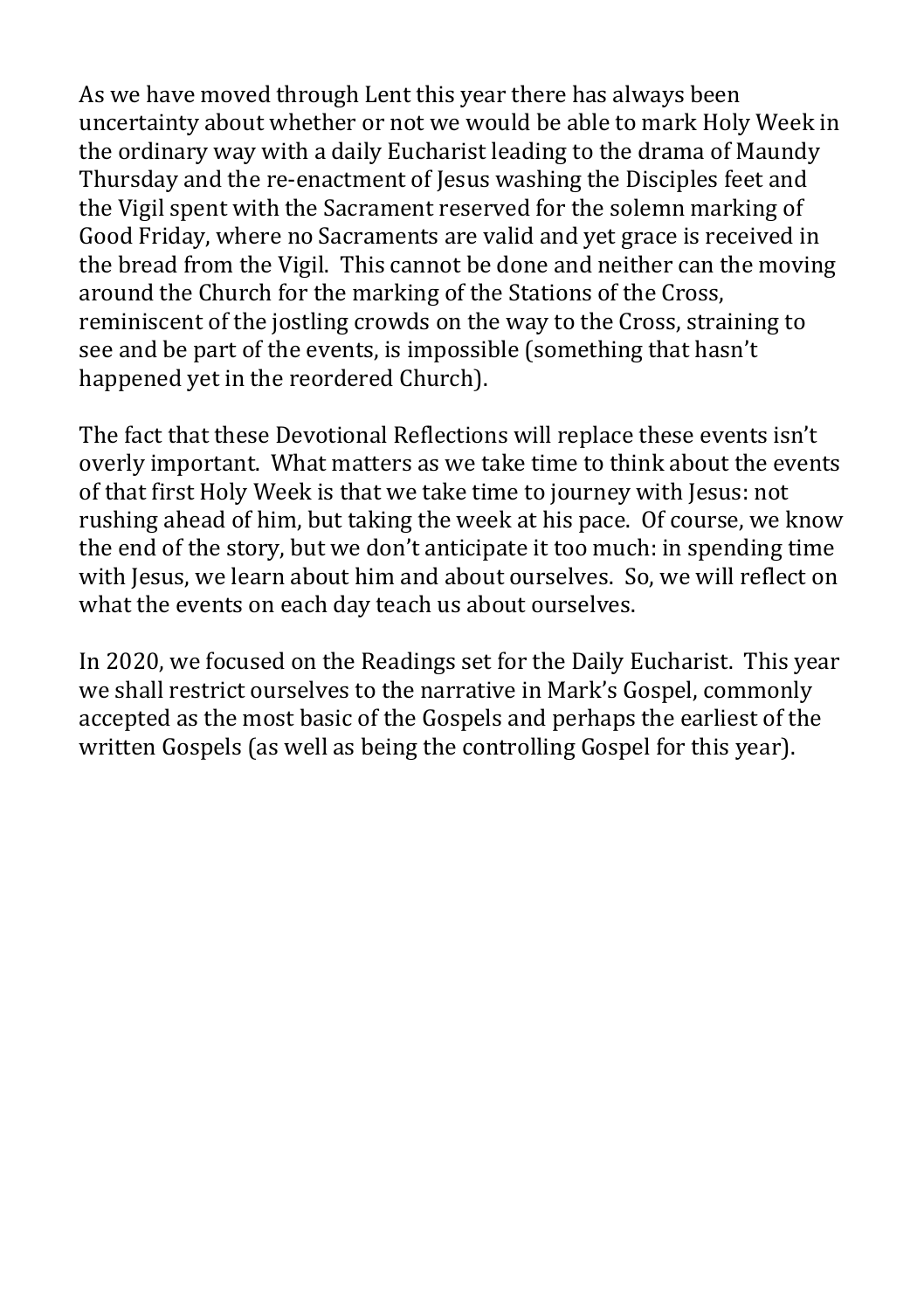#### *Palm Sunday – 28th March 2021 Mark 14:1-11 – Self-Centeredness*

It was two days before the Passover and the festival of Unleavened Bread. The chief prie[s](https://www.biblegateway.com/passage/?search=Mark%2014-15&version=NRSV#fen-NRSV-24749a)ts and the scribes were looking for a way to arrest Jesus  $\mathcal{S}$  by stealth and kill him; 2 for they said, "Not during the festival, or there may be a riot among the people."

#### The Anointing at Bethany

 $\mathcal {I}'$  While he was at Bethany in the house of Simon the leper' as he sat at the table, a woman came with an alabaster jar of very costly ointment of nard, and she broke open the jar and poured the ointment on his head. <sup>4</sup>But some were there who said to one another in anger, "Why was the ointment wasted in this way? 5 For this ointment could have been sold for more than three hundred denarii, and the money given to the poor." And they scolded her. <sup>6</sup>But Jesus said, "Let her alone; why do you trouble her? She has performed a good service for me. 7 For you always have the poor with you, and you can show kindness to them whenever you wish; but you will not always have me. 8 She has done what she could; she has anointed my body beforehand for its burial. <sup>9</sup>Truly I tell you, wherever the good news is proclaimed in the whole world, what she has done will be told in remembrance of her."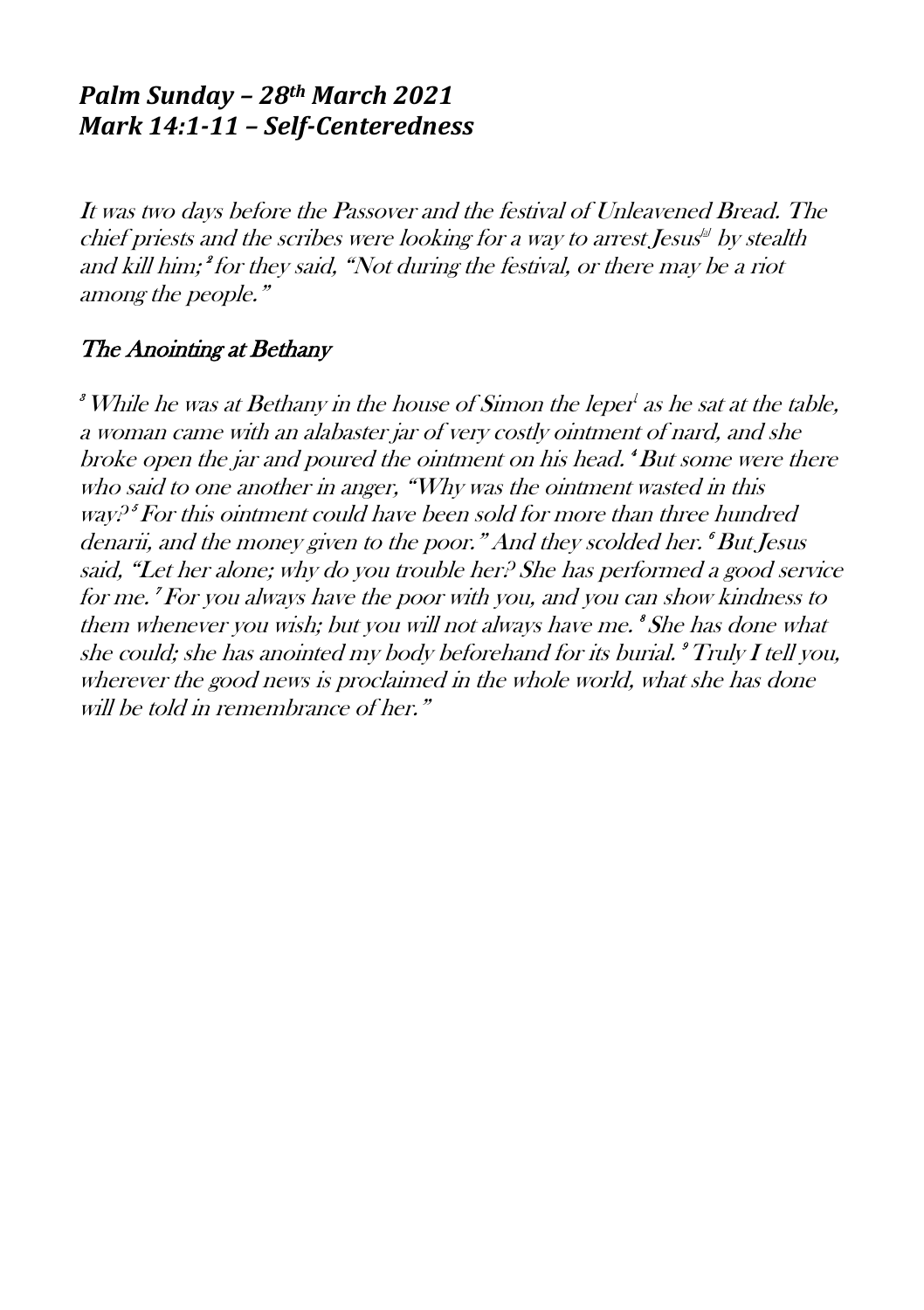Self-centredness is as sin. When we act as if the universe revolves around us and that everyone and everything else should respond accordingly; when we believe that our opinion should be heard before and above all others; when we are convinced that what we do is right ignoring the effect on others; then we are, beyond doubt, self-centred. Most of us try to be less obvious and a little more subtle, but we deceive ourselves if we deny it.

In this passage from Marks' Gospel, we see the effects of the selfcentredness of those who surrounded Jesus on his way to the cross.

The first encounter with self-centredness is in the Chief Priest and the Scribes. They wanted rid of Jesus but wanted it to happen in such a way that it didn't reflect badly on them and wouldn't cause any trouble in Jerusalem. This was, of course, party time in Jerusalem. The Feast of Passover was one of the three great Festivals in Judaism and every adult Jew would want to spend at least one Passover in Jerusalem: to this day, Jews in the Diaspora end the Passover with the declaration, 'Next year in Jerusalem!' In the first century records show that over 3 million would descend on Jerusalem with over 250,000 lambs being killed for the Feast. The Feast of Unleavened Bread was the seven days that followed Passover. The tension in Jerusalem was heightened because the parallels between the Hebrews being freed from Egyptian oppression and the Roman occupation and oppression that surrounded the people in the city. That made the Jewish authorities nervous because they had to tread that line that showed to the faithful their opposition to Rome and showed to Rome a deference that allowed them freedom to do what they needed to. Their self-centredness let to compromises without integrity.

To what extend do we see ourselves in the self-centredness of the Chief Priest and the Scribes – of wanting to do what suits us and not be noticed when we do it? That adds a weight to the cross that Jesus carries to Calvary.

The second encounter with self-centredness is in Judas. It is clear that he lacked generosity in that, when Nard was lavished on Jesus, he saw the waste of an annual wage of a working person. It is clear that he is ambitious and that, when he became a disciple, he saw in Jesus the one in whom he ambitions would be realised. There are those who think that he didn't betray Jesus to destroy him but that he wanted to force his hand to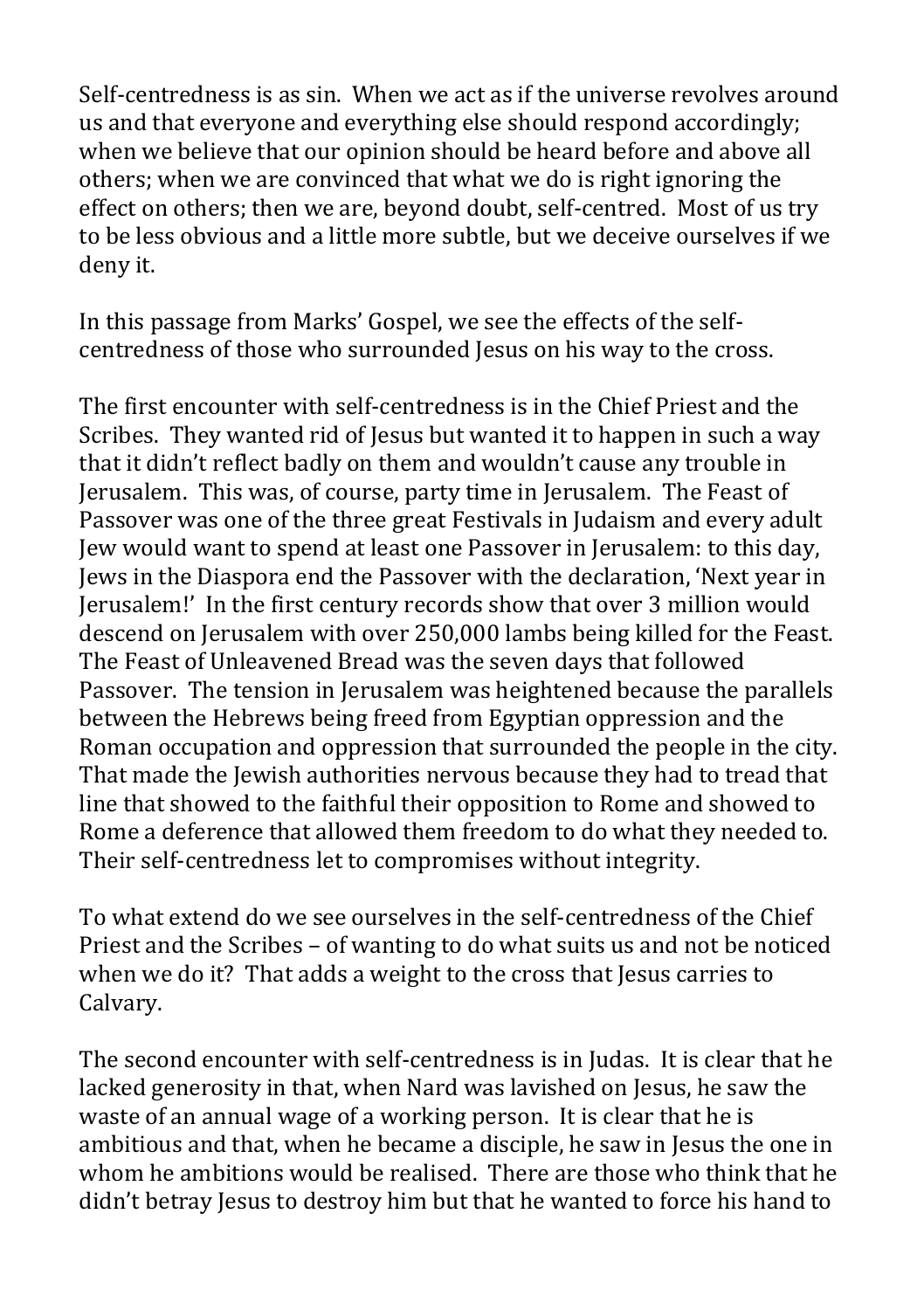act: when Jesus didn't immediately overthrow the authorities, Judas then commits suicide. Judas wasn't content with the path that Jesus had chosen but wanted him to be the Jesus he needed him to be.

Our self-centredness is often guilty of the same sin – of being disappointed in Jesus as he is and not the Jesus we need him to be.

In contrast to this, Mark records the anointing at Bethany. Here, is an act of love. Whether or not the woman knew that this was an anointing for burial is irrelevant – it is the act of love that matters. This isn't the time to discuss whether this is the same event as Mary Magdalen anointing Jesus feet with perfume and wiping them with her hair. What we need to hold in mind is the selflessness of the act. It is extravagant, reckless and impulsive and it is appreciated by Jesus. I noticed afresh this year that Jesus said, **what she has done will be told in remembrance of her**.

Through Holy Week we become increasingly aware of the selflessness of Jesus in each step towards the cross and equally aware that it is our selfcentredness that makes each step necessary. We have no part in the work of the cross, but we are able to replicate the selflessness of the woman who anointed Jesus.

#### **THE COLLECT**

Almighty and everlasting God, who in your tender love towards the human race sent your Son our Saviour Jesus Christ to take upon him our flesh and to suffer death upon the cross: grant that we may follow the example of his patience and humility, and also be made partakers of his resurrection; through Jesus Christ your Son our Lord, who is alive and reigns with you, in the unity of the Holy Spirit, one God, now and for ever. **Amen**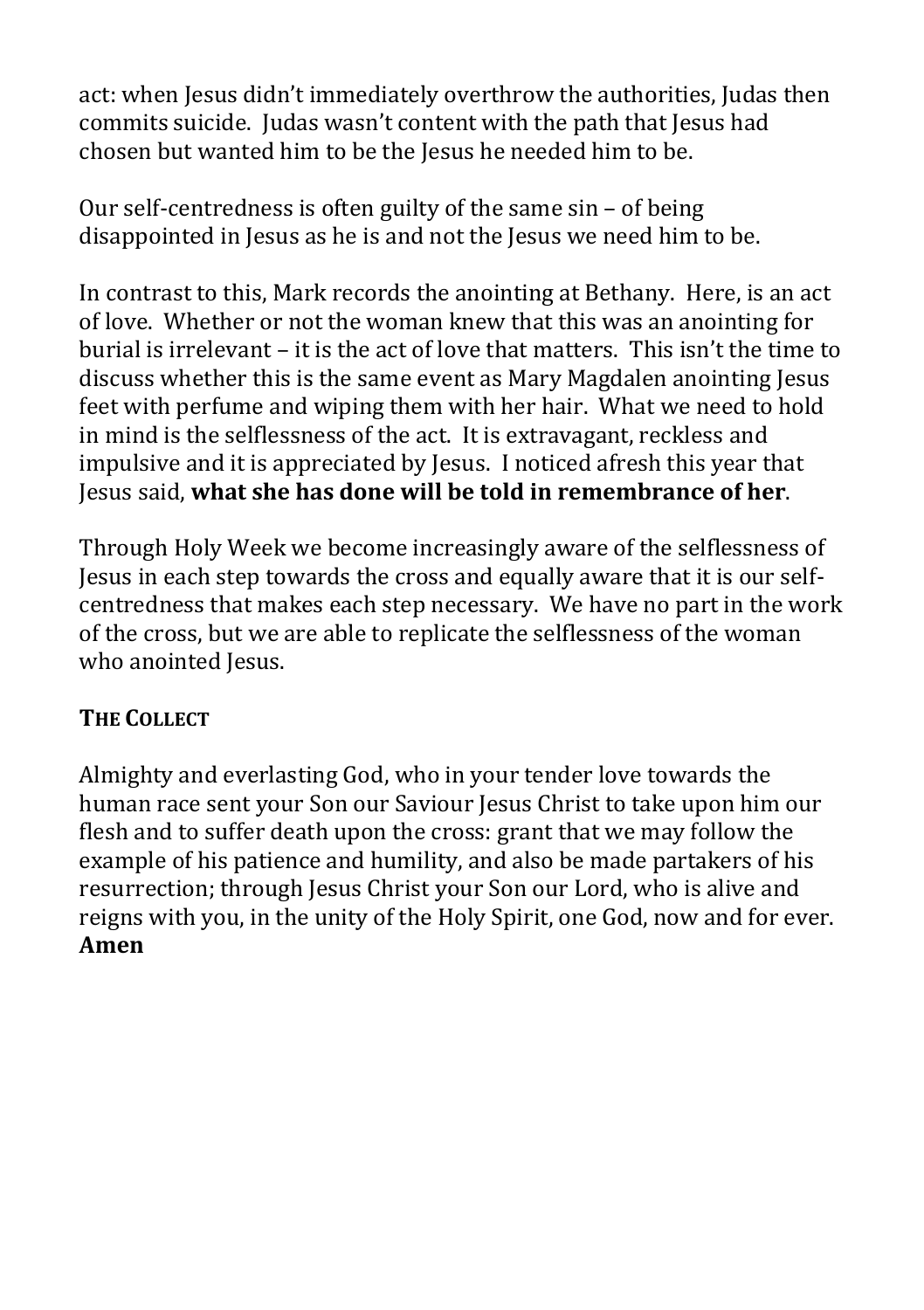#### *Monday in Holy Week – 29th March 2021 Mark 14:32-42 – Priorities*

#### Jesus Prays in Gethsemane

<sup>32</sup>They went to a place called Gethsemane; and he said to his disciples, "Sit here while  $I$  pray."<sup>"</sup> He took with him Peter and James and John and began to be distressed and agitated. <sup>34</sup>And he said to them, "I am deeply grieved, even to death; remain here, and keep awake."\*And going a little farther, he threw himself on the ground and prayed that, if it were possible, the hour might pass from him. "He said, "Abba, Father, for you all things are possible; remove this cup from me; yet, not what I want, but what you want."" He came and found them sleeping; and he said to Peter, "Simon, are you asleep? Could you not keep awake one hour?" Keep awake and pray that you may not come into the time of trial; the spirit indeed is willing, but the flesh is weak." *And again he* went away and prayed, saying the same words. <sup>"</sup>And once more he came and found them sleeping, for their eyes were very heavy; and they did not know what to say to him. "He came a third time and said to them, "Are you still sleeping and taking your rest? Enough! The hour has come; the Son of Man is betrayed into the hands of sinners. <sup>42</sup>Get up, let us be going. See, my betrayer is at hand."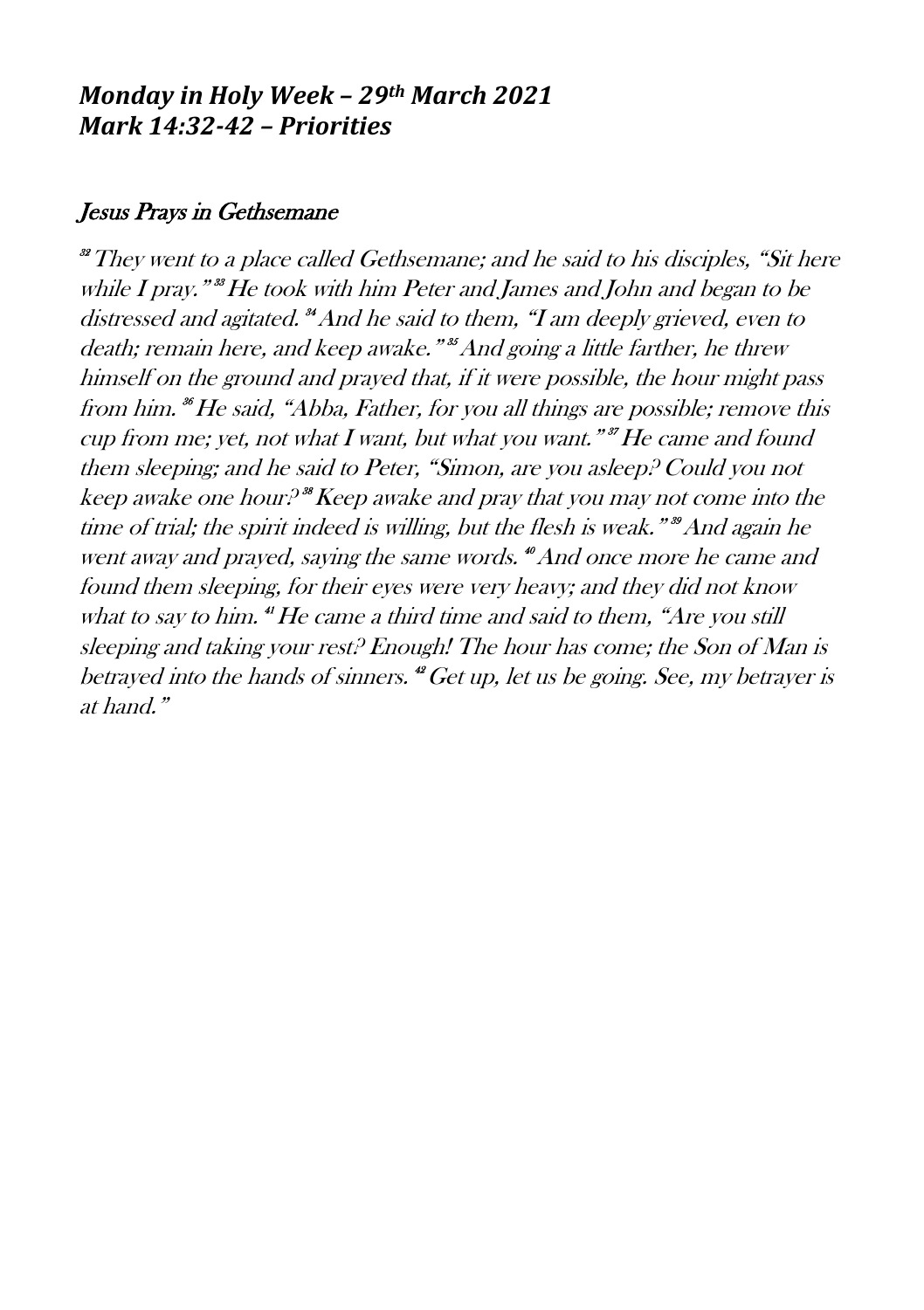How difficult it is to embrace God's priorities when they are not our own. As, today, we linger in Gethsemane, we learn a little bit about the priorities in Holy Week. These are the quiet days before the frenetic activity once darkness falls on Thursday with the trauma that will follow on the Friday morning. These are the days of hesitation before the dawn of hope on Easter Day.

Jesus, fully aware of what awaits him makes a priority of seeking out human companionship and the unique consolation that there would be in spending time with his Father. Unusually, we learn that Jesus is distressed and agitated and admits that to the three, Peter, James and John, who are with him that **I am deeply grieved, even to death; remain here and keep awake**. But that appeal from Jesus is not enough. Surely, this unique confession of need from the one that they had got to know closely over three years should have triggered a positive response. How often had he ever asked anything of them other than the simple invitation to 'follow me'.

However well-intentioned these Disciples might have been the mixture of the roast lamb, the spiritual engagement with the Last Supper and, not least, the four cups of wine that are an essential part of the Passover Supper change the perception about what is important. Sleep takes hold, despite what Jesus had asked of them. Not just once, but twice, Jesus comes back and finds that those from whom he sought some solace had given in to the temptation to have a sleep. Jesus is indulgent to the weakness of his friends when he says, 'the spirit is willing, but the flesh is weak.'

Do we recognise that in ourselves – of prioritising what we think is important over what God says is necessary? How sensitive are we to that specific and special invitation that God gives to share in what is important to him? How often in our loves have we found ourselves, along with the disciples, being in the position of not knowing what to say when we are embarrassed because of what we have failed to do?

I confess that it feels as if we are intruding when we are allowed to share in the private exchange between Jesus and his Father. He may have *wanted* company, but he *needed* this time with God. In it, Jesus in this passionate exchange with his Father, checks that this is what needs to happen. It is a model of prayer – of stating clearly what we might want,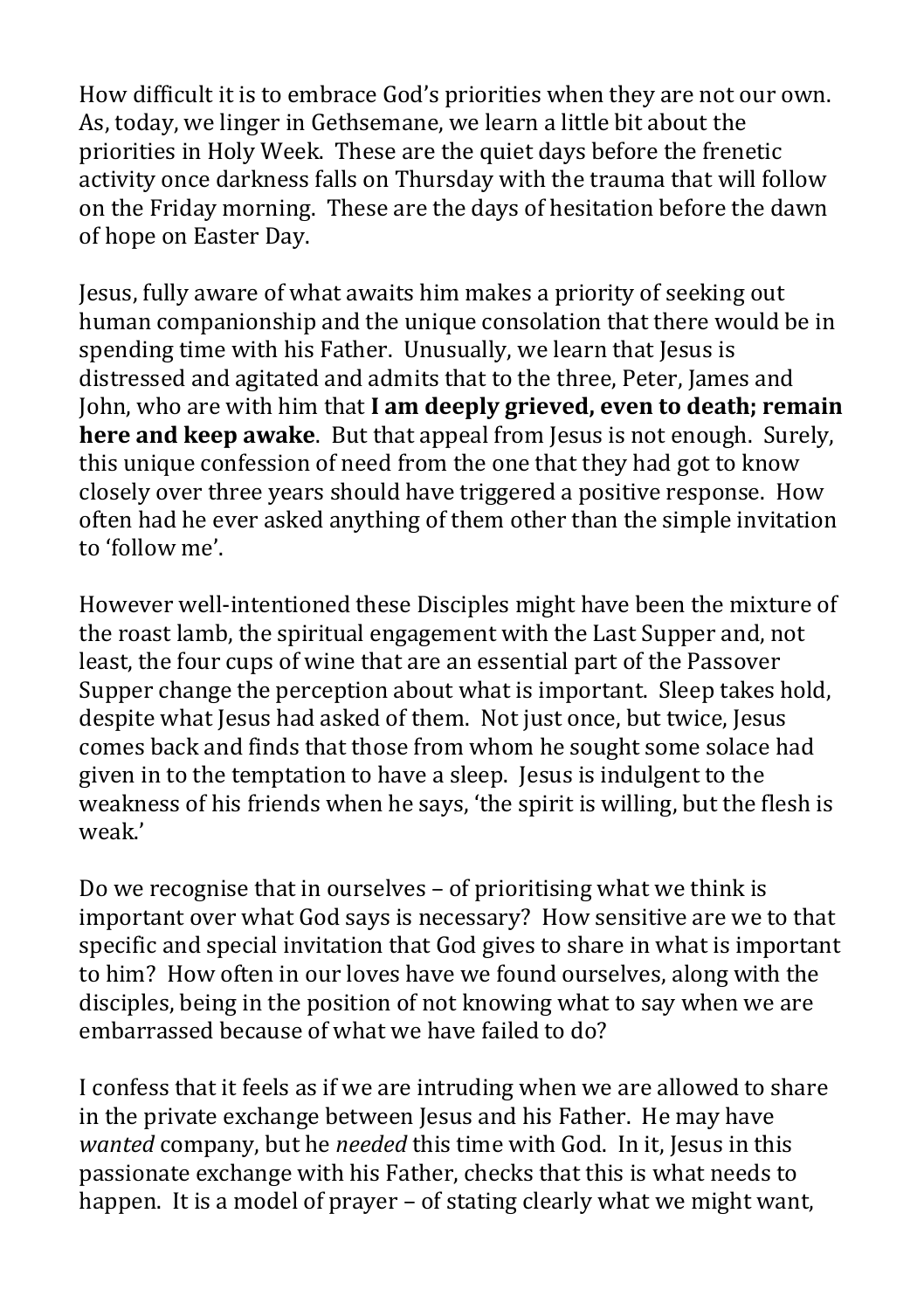but accepting that we are not, that we should not, be in charge. Jesus acknowledges that 'all things are possible' for his Father, but that what is possible isn't always what is best. If any evidence were ever needed for the real humanity of Jesus it is in his hesitation to go willingly through torture to execution.

How easily, under cover of darkness on the Mount of Olives, Jesus could have slipped away and, at least temporarily, avoided capture. Yet when he says, 'Get up, let us be going', the priority of doing what was necessary to atone for sin wins through and Jesus goes *to* his fate rather than running *away* from it.

Had we been in the garden on the Mount of Olives, what would we have done? Jesus' invitation to be there for him is still there. History teaches us that he made us his priority as he moved towards his arrest. Perhaps time for us all to stay awake.

#### **THE COLLECT**

Almighty and everlasting God, who in your tender love towards the human race sent your Son our Saviour Jesus Christ to take upon him our flesh and to suffer death upon the cross: grant that we may follow the example of his patience and humility, and also be made partakers of his resurrection; through Jesus Christ your Son our Lord, who is alive and reigns with you, in the unity of the Holy Spirit, one God, now and for ever. **Amen**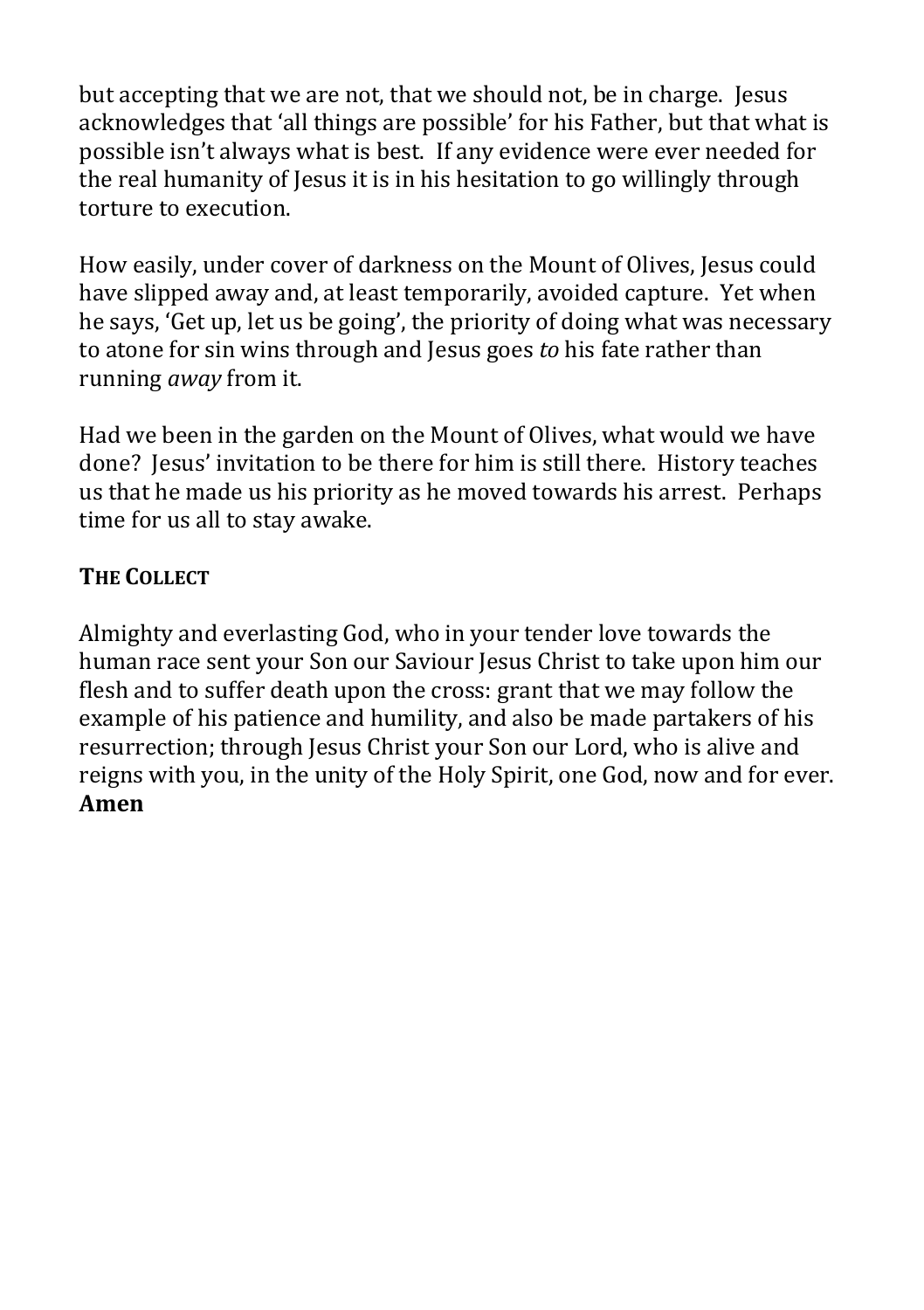#### *Tuesday in Holy Week – 30th March 2021 Mark 14:43-72 – Reverse Blasphemy*

#### The Betrayal and Arrest of Jesus

43 Immediately, while he was still speaking, Judas, one of the twelve, arrived; and with him there was a crowd with swords and clubs, from the chief priests, the scribes, and the elders. "Now the betrayer had given them a sign, saying, "The one I will kiss is the man; arrest him and lead him away under guard." $^{\prime\prime}S\!$ when he came, he went up to him at once and said, "Rabbi!" and kissed him. <sup>46</sup>Then they laid hands on him and arrested him. <sup>47</sup>But one of those who stood near drew his sword and struck the slave of the high priest, cutting off his ear. <sup>48</sup>Then Jesus said to them, "Have you come out with swords and clubs to arrest me as though I were a bandit?" Day after day I was with you in the temple teaching, and you did not arrest me. But let the scriptures be fulfilled."" All of them deserted him and fled. <sup>51</sup>A certain young man was following him, wearing nothing but a linen cloth.

They caught hold of him, <sup>39</sup> but he left the linen cloth and ran off naked.

#### Jesus before the Council

<sup>53</sup>They took Jesus to the high priest; and all the chief priests, the elders, and the scribes were assembled. <sup>84</sup> Peter had followed him at a distance, right into the courtyard of the high priest; and he was sitting with the guards, warming himself at the fire. <sup>55</sup>Now the chief priests and the whole council were looking for testimony against Jesus to put him to death; but they found none. "For many gave false testimony against him, and their testimony did not agree. 57 Some stood up and gave false testimony against him, saying, 58 "We heard him say, 'I will destroy this temple that is made with hands, and in three days I will build another, not made with hands.'" <sup>59</sup>But even on this point their testimony did not agree. <sup>60</sup>Then the high priest stood up before them and asked Jesus, "Have you no answer? What is it that they testify against you.?" Hut he was silent and did not answer. Again the high priest asked him, "Are you the Messiah," the Son of the Blessed One.<sup>9" or</sup> Jesus said, "I am; and 'you will see the Son of Man seated at the right hand of the Power,' and 'coming with the clouds of heaven.'" <sup>63</sup>Then the high priest tore his clothes and said, "Why do we still need witnesses? <sup>64</sup>You have heard his blasphemy! What is your decision?" All of

them condemned him as deserving death. <sup>86</sup> Some began to spit on him, to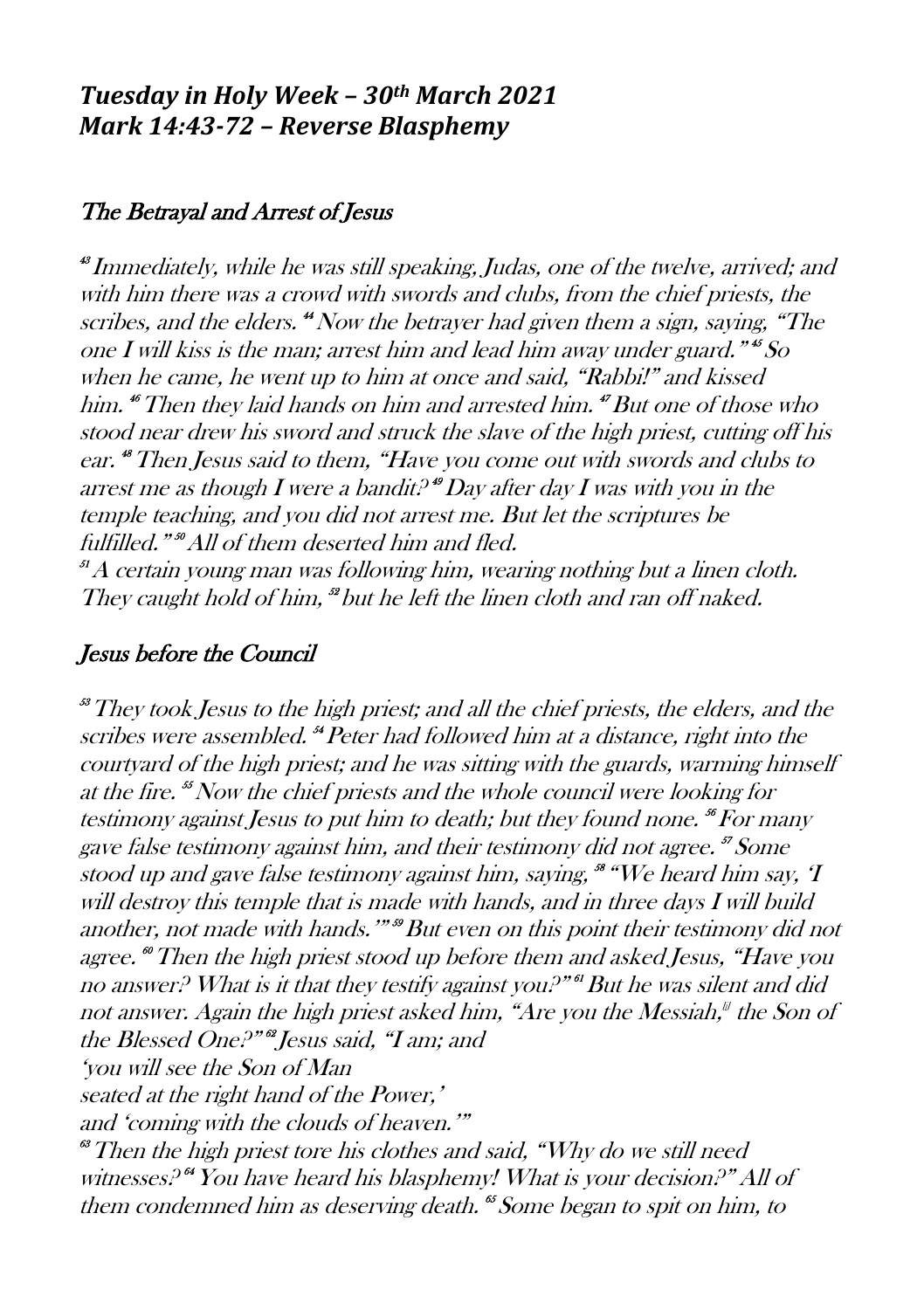blindfold him, and to strike him, saying to him, "Prophesy!" The guards also took him over and beat him.

#### Peter Denies Jesus

 $^{\infty}$  While Peter was below in the courtyard, one of the servant-girls of the high priest came by. <sup>67</sup>When she saw Peter warming himself, she stared at him and said, "You also were with Jesus, the man from Nazareth." "But he denied it, saying, "I do not know or understand what you are talking about." And he went out into the forecourt.<sup> $\mathbb{F}$ </sup> Then the cock crowed.  $\mathbb{F}$  and the servant-girl, on seeing him, began again to say to the bystanders, "This man is one of them."" But again he denied it. Then after a little while the bystanders again said to Peter, "Certainly you are one of them; for you are a Galilean." <sup>71</sup>But he began to curse, and he swore an oath, "I do not know this man you are talking about.""At that moment the cock crowed for the second time. Then Peter remembered that Jesus had said to him, "Before the cock crows twice, you will deny me three times." And he broke down and wept.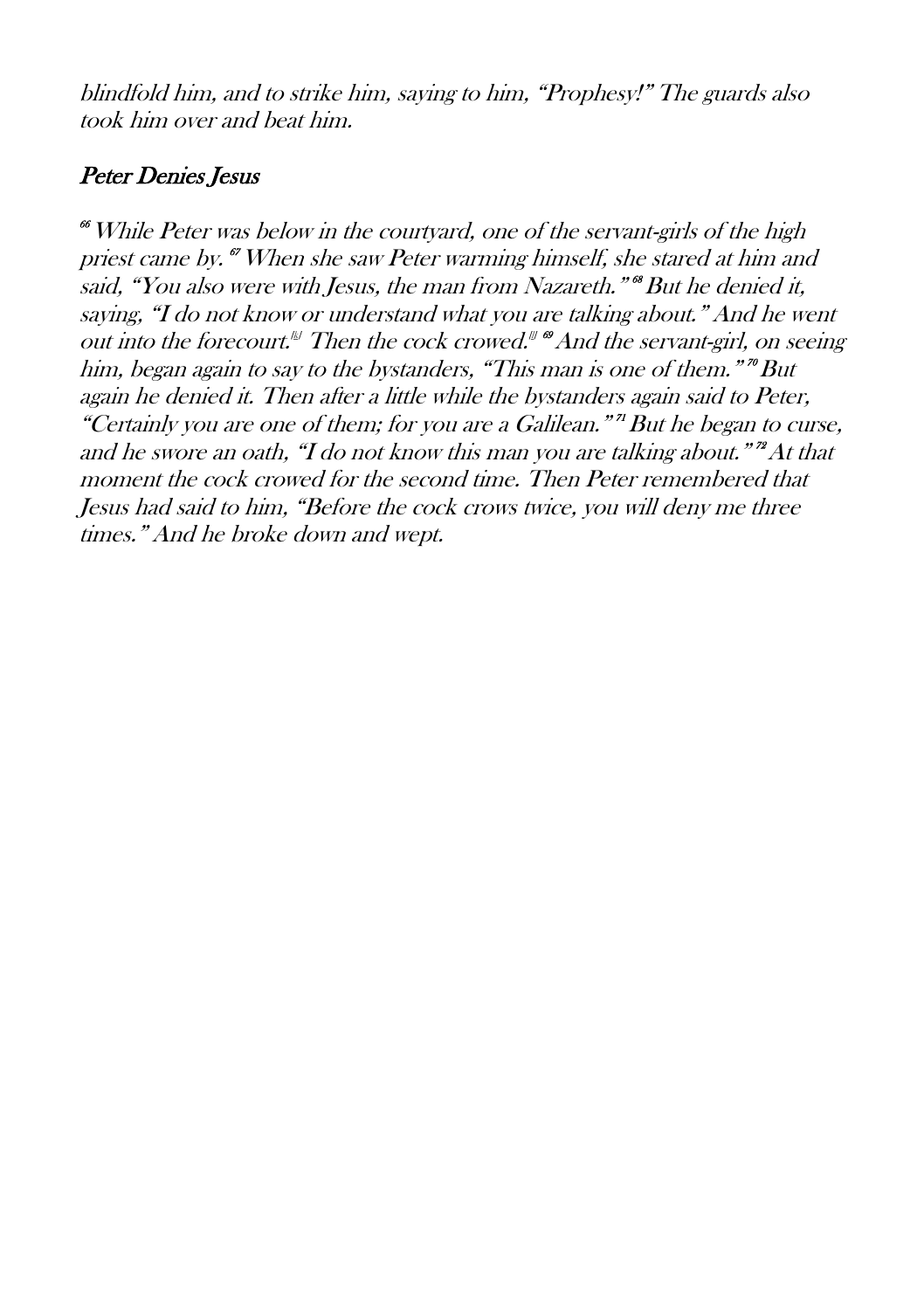What, in God's name, was going on when Jesus was arrested. By the end of the night, Jesus had given them what they wanted: the evidence for blasphemy. But the Sanhedrin, the 71 Sadducees, Pharisees, Scribes and Elders, couldn't act in God's name. Even if the charge of blasphemy mattered to the Roman authorities – and it didn't – nothing could change the fact that even the Sanhedrin didn't have the authority to put anyone to death: that power belonged to the Governor.

All of this is much later. We must begin with the betrayal and the arrest before the pre-trial hearing.

What went through Judas's mind when he went to kiss Jesus? This was a premeditated, purposeful and deliberate act of betrayal. Was it the money? That mattered to him. Was it the hope that he would force Jesus to act and that he would witness some great act that in an instant overthrew the invading powers? It is difficult to dismiss this kiss as the Greek makes it clear that this isn't a casual peck on the cheek, but it was a sustained, intense kiss. It was certainly more than would have been necessary to identify Jesus to the Sanhedrin Police and the crowd that they seemed to have dragged with them, armed and eager for an encounter. Whatever it was, amidst the chaos of the mob and the futile attempt to fight back (probably Peter, impetuous as ever). Costing a servant his ear, Jesus stands at the centre of it all. As quickly as it had started it was done and Jesus was arrested and young Mark runs away minus his clothing.

There were rules about trials. They had to be in the Hall of Hewn Stone at the Temple (or else the verdict was invalid); the Sanhedrin was forbidden from meeting at night; witnesses had to be heard and the detail examined and agreed; each member, starting with the youngest and ending with the oldest, had to stand and give their verdict; if the verdict was death the Sanhedrin had to 'sleep on it' to allow room for mercy. If this religious court was acting in God's name they broke every rule in their own book. That's before we get to the witnesses giving false testimony and not even being able to get that right.

Again, in the midst of this Jesus stands: an oasis of calm amidst the chaos of rage. It is he who confesses to being the Messiah, fully aware that this would release the passion and the barely concealed hatred of these men of God, of these leaders of the Temple and community. The spitting, the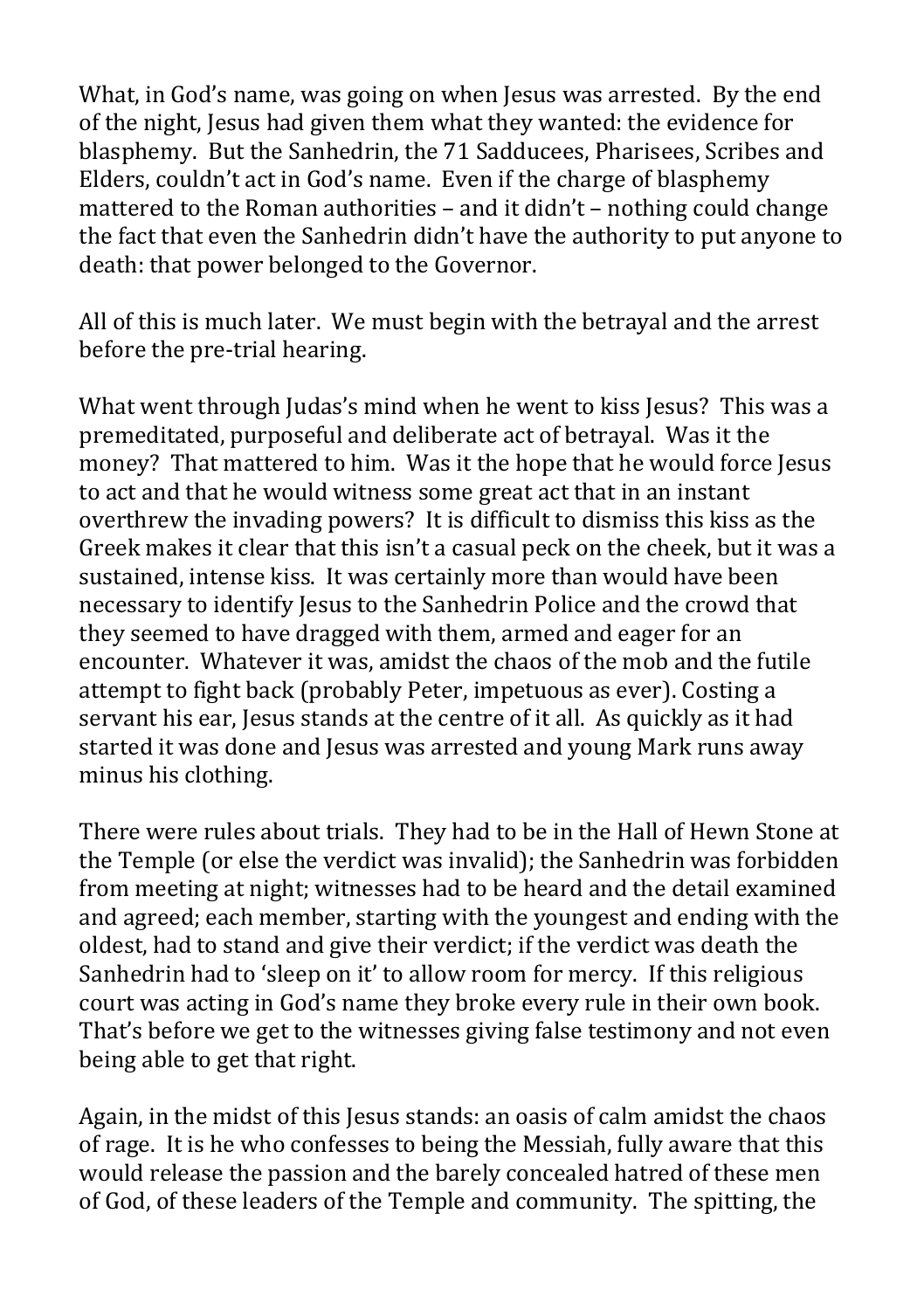blindfolding, the whipping and the invitation to 'prophecy' knowing full well that there was nothing that he would say that they would listen to.

Where do we see ourselves amid all of this? Do we think that we are above the betrayal or that we are different to the frenzy when victory was within reach, even though that victory meant death? Who wasn't shocked when the US Senate was overtaken by a mob? People like you and me wound up, pointed in a direction and sprung-loaded with righteous anger. It just takes the right catalyst for that which is within us to be ignited. God knows that and that adds weight to the cross Jesus carried and to the heaviness of his heart weighed down with our sin.

Where does Peter fit with all of this? To most he is there, ready to deny Jesus whenever he was asked? Yet, he was there. The others had deserted and fled. He should have. As soon as the servant girl asked if he was with Jesus, Peter should have got away from that courtyard. It wasn't safe for him to be there. The fact that he had the courage to remain shouldn't be entirely eclipsed by his denials of Jesus. What he thought he could do against 71 of the Sanhedrin, their guards and servants, heaven only knows. As Mark, writing the earliest of the Gospels, retells Peter's story, here is Peter saying, 'It was me: I did it: I betrayed Jesus.'

It was me. The reverse blasphemy that thinks it wasn't does us no credit at all. We know ourselves to be in the scheming, in the mob and in in the denials. Yet, Jesus stands calm, with clear purpose, that we do not pay the penalty and he stands charged.

#### **THE COLLECT**

Almighty and everlasting God, who in your tender love towards the human race sent your Son our Saviour Jesus Christ to take upon him our flesh and to suffer death upon the cross: grant that we may follow the example of his patience and humility, and also be made partakers of his resurrection; through Jesus Christ your Son our Lord, who is alive and reigns with you, in the unity of the Holy Spirit, one God, now and for ever. **Amen**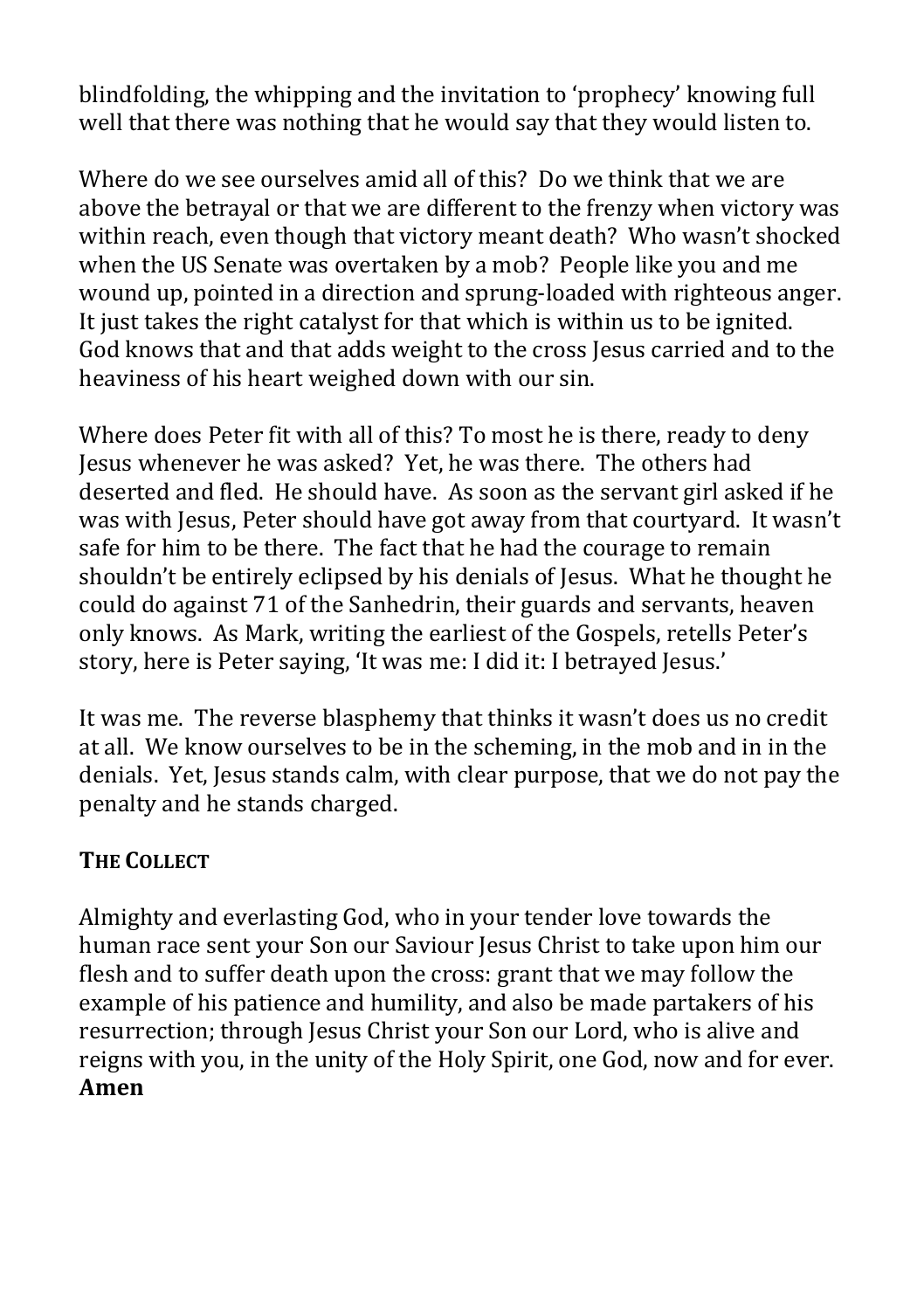#### *Wednesday in Holy Week – 31st March 2021 Mark 15:1-20 – Dignity*

As soon as it was morning, the chief priests held a consultation with the elders and scribes and the whole council. They bound Jesus, led him away, and handed him over to Pilate. "Pilate asked him, "Are you the King of the Jews.?" He answered him, "You say so." <sup>3</sup>Then the chief priests accused him of many things. 4 Pilate asked him again, "Have you no answer? See how many charges they bring against you." <sup>5</sup>But Jesus made no further reply, so that Pilate was amazed.

#### Pilate Hands Jesus over to Be Crucified

 $\delta$ Now at the festival he used to release a prisoner for them, anyone for whom they asked. <sup>7</sup>Now a man called Barabbas was in prison with the rebels who had committed murder during the insurrection. 8 So the crowd came and began to ask Pilate to do for them according to his custom. <sup>9</sup>Then he answered them, "Do you want me to release for you the King of the Jews?" 10 For he realized that it was out of jealousy that the chief priests had handed him over. " But the chief priests stirred up the crowd to have him release Barabbas for them instead. 12 Pilate spoke to them again, "Then what do you wish me to d<sup>o</sup> with the man you call the King of the Jews.<sup>9" "</sup> They shouted back, "Crucify him!" <del>"</del> Pilate asked them, "Why, what evil has he done?" But they shouted all the more, "Crucify him!" 15 So Pilate, wishing to satisfy the crowd, released Barabbas for them: and after flogging Jesus, he handed him over to be crucified.

#### The Soldiers Mock Jesus

 $\mu$ <sup>16</sup> Then the soldiers led him into the courty and of the palace (that is, the governor's headquarters); and they called together the whole cohort. "And they clothed him in a purple cloak; and after twisting some thorns into a crown, they put it on him. <sup>18</sup> And they began saluting him, "Hail, King of the Jews!" <sup>19</sup> They struck his head with a reed, spat upon him, and knelt down in homage to him. <sup>20</sup> After mocking him, they stripped him of the purple cloak and put his own clothes on him. Then they led him out to crucify him.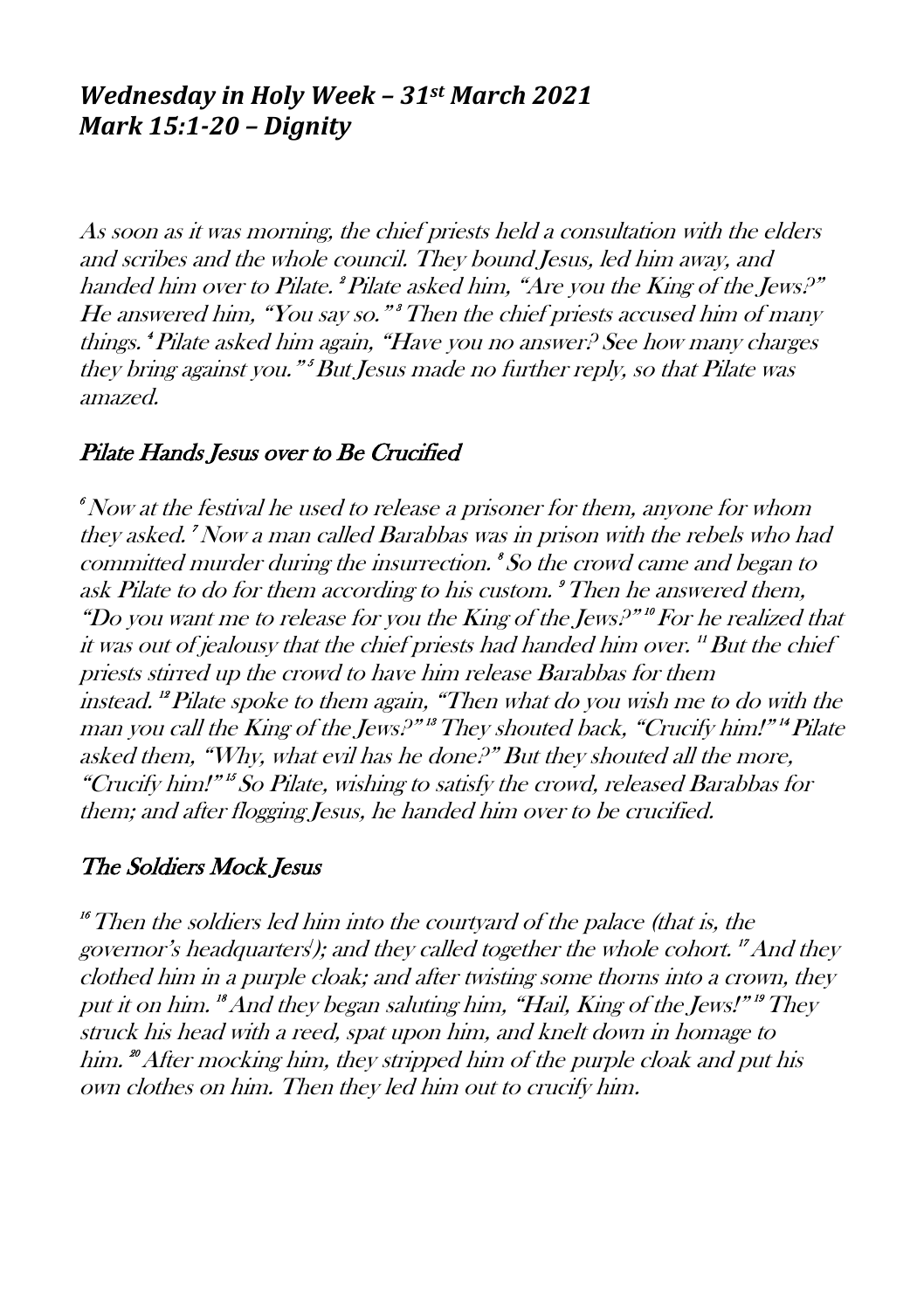How do you remain calm and retain your dignity when so many people are complicit in a lie? The Sanhedrin knew it was perpetrating a lie; Pilate knew it was a lie; Jesus knew it was a lie. Yet, the lie prevails.

Behind the lies were complicated and undignified motives. Pilate knew that he was being set up, but his fear of Rome and of the people of Judea compromised him: he wanted to survive and he wanted to be promoted out of this 'hell-hole' of a posting. He would do what he wanted. We are told by Mark that Pilate recognised that the Sanhedrin are jealous of Jesus. The have accused Jesus of treason and that was a trump card – Pilate could not be seen to ignore that and there was only one punishment. If we were to think about this for any length of time, we become aware that Jesus is accused of being exactly who he claimed to be by people who are, by their actions, much less than they should have been. It seems that the crowd (if it can be called a crowd in a space that accommodated around 30 people) are there by accident. This isn't the crowd that welcomed Jesus into Jerusalem: they haven't changed their mind; they just aren't there. This is a group of people, aware of the tradition of releasing a prisoner, who have come to get Barabbas. They may not have been aware that they were choosing hate over love and war over peace, they simply wanted the man they came for whatever he had done. They were indifferent to Jesus; he didn't matter to them.

Jesus, alone, has a quiet dignity. Pilate asks, 'Are you the King of the Jews?' Jesus simply replies, 'You say so.' After that, Jesus is silent. Silence in the face of things we don't want to be happening can arise out of contempt, or fear, of hurt or of grief. All of those things could have been present in Jesus, but his is a dignified silence in the face of a fate he has already embraced and a purpose in the redemption of humanity that his mind focused beyond the clamour of the ambitions of the unlikely gathering united in an undignified purpose. The impatience of the crowd in wanting to get to Barabbas means that they just want Jesus out of the way – 'Crucify Him!' It's what you are going to do anyway. Get on with it and we can get on with the day we planned.

It still happens. We cannot have the walk of witness carrying the crude wooden cross this year: it is such a pity as that simple, visual intrusion into Good Friday is a powerful testimony. Yet, every year, some will get impatient as we impede their over-fast progress in their cars and they will sound the horn, shout and even become abusive. It is nothing compared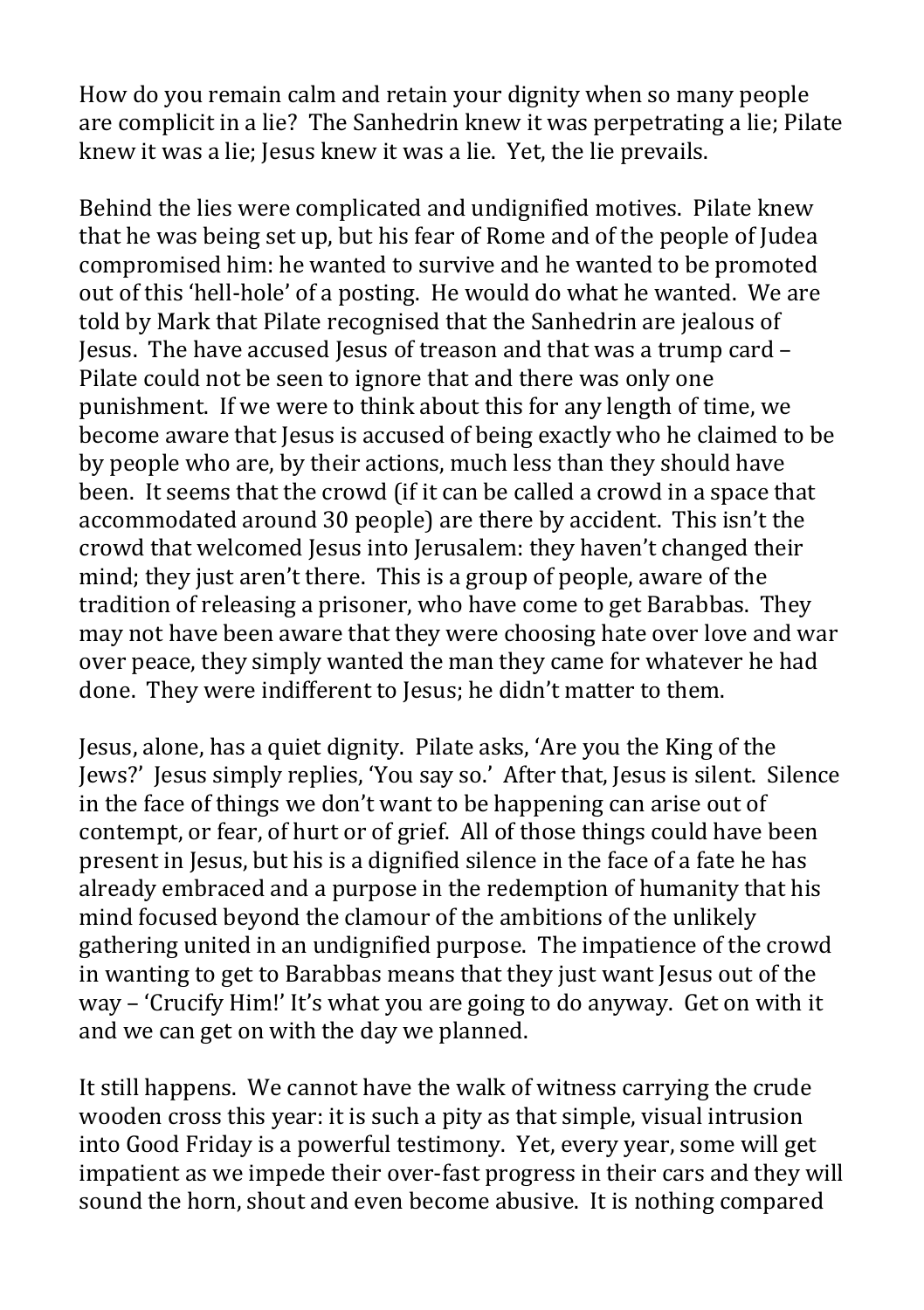to what Jesus endured, but it a reminder of the indignity at the heart of Good Friday.

Scourging was common-place and the flogging with a leather whip, with sharp pieces of lead and bone embedded into the lash, was so effective that it was not unusual for the condemned not to survive to be crucified. Then came the waiting – the sentence had been passed and things had to be prepared. A condemned man deserved no respect and was shown none. He was fair game for the soldiers who picked up where the trial left off. A King! What does a king need? Purple- the colour of privilege – and then a crown. The creativity that uses thorns, beaten onto Jesus' head using a reed sceptre, is genius. You can imagine how much laughter there must have been as they knelt in mock homage. Then it was time to go and the purple robe is exchanged for Jesus' own clothes and the indignity continues. The soldiers are guilty of cruelty, but there would be no malice. Jesus was fair game to them, their sport making the messy business of being a Roman executioner in a foreign land, bearable.

In the contrasts of lies and truth; hate and love; cruelty and compassion: where do we find ourselves. The choice to abandon indignity and to embrace dignity can, as we have seen, be very costly.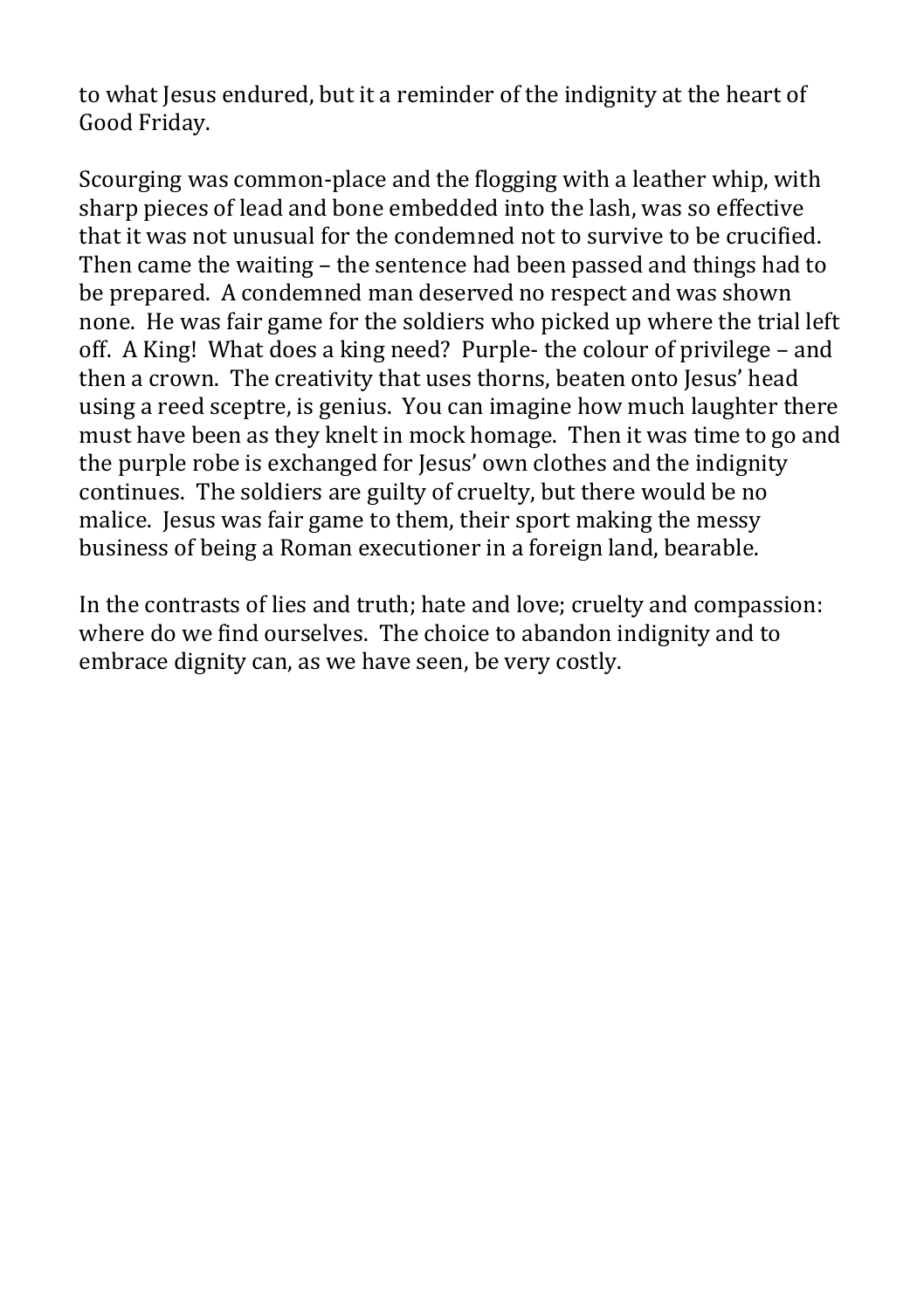#### *Maundy Thursday – 1st April 2021 Mark 14:12-31 – Feet not Hands*

 $12$ On the first day of Unleavened Bread, when the Passover lamb is sacrificed, his disciples said to him, "Where do you want us to go and make the preparations for you to eat the Passover?" 13 So he sent two of his disciples, saying to them, "Go into the city, and a man carrying a jar of water will meet you; follow him, 14 and wherever he enters, say to the owner of the house, 'The Teacher asks, Where is my guest room where I may eat the Passover with my disciples.<sup>918</sup> He will show you a large room upstairs, furnished and ready. Make preparations for us there." 16 So the disciples set out and went to the city and found everything as he had told them; and they prepared the Passover meal. "When it was evening, he came with the twelve. "And when they had taken their places and were eating, Jesus said, "Truly I tell you, one of you will betray me, one who is eating with me."" They began to be distressed and to say to him one after another, "Surely, not  $I^{p}_{\cdot}$ " He said to them, "It is one of the twelve, one who is dipping bread into the bo[wl](https://www.biblegateway.com/passage/?search=Mark%2014-15&version=NRSV#fen-NRSV-24768f)<sup>"</sup> with me.  $\mathbf{f}$  For the Son of Man goes as it is written of him, but woe to that one by whom the Son of Man is betrayed! It would have been better for that one not to have been born."

#### The Institution of the Lord's Suppe<sup>r</sup>

 $22$  While they were eating, he took a loaf of bread, and after blessing it he broke it, gave it to them, and said, "Take; this is my body." " Then he took a cup, and after giving thanks he gave it to them, and all of them drank from it. "He said to them, "This is my blood of the covenant, which is poured out for many." Truly I tell you, I will never again drink of the fruit of the vine until that day when I drink it new in the kingdom of God."

#### Peter's Denial Foretold

 $^{\text{\tiny{\text{26}}}}$  When they had sung the hymn, they went out to the Mount of Olives.  $^{\text{\tiny{\text{2}}}}$  And Jesus said to them, "You will all become deserters; for it is written, 'I will strike the shepherd,

and the sheep will be scattered.'

<sup>28</sup>But after I am raised up, I will go before you to Galilee." 29 Peter said to him, "Even though all become deserters, I will not." 30 Jesus said to him, "Truly I tell you, this day, this very night, before the cock crows twice, you will deny me three times."<sup>"</sup> But he said vehemently, "Even though I must die with you, I will not deny you." And all of them said the same.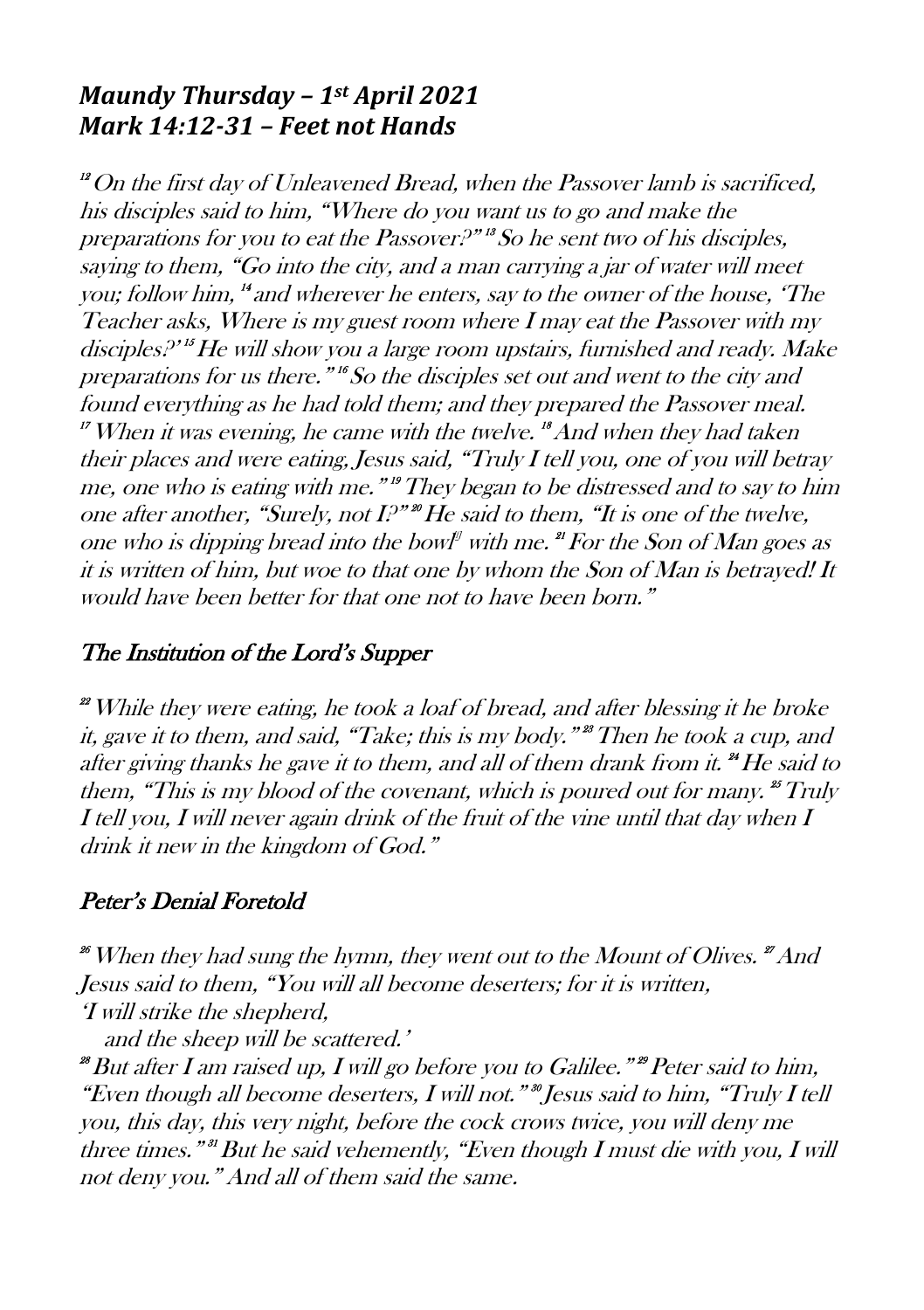Allow me one irreverent thought before we proceed to the Reflection proper. I was reminded that the Greek word used for the Upper Room is  $\kappa \alpha \tau \alpha \lambda \nu \mu \alpha$  (kataluma) is the same word that Luke uses in Luke 27 and has evolved, in the English translation, to be the 'Inn' in which there was, of course, no room. Imagine if they had been consistent in their translation and we had come to believe that the Last Supper was believed to have been in the Pub! Sadly, the Upper Room is the more accurate translation.

The first thing that is obvious from the text is that all of this has been prepared. It has been prepared by God outside of time, but it has also been meticulously prepared by Jesus. Men didn't carry water from the well so it would not have been difficult to spot a man carrying a water jar. Doubtless, too, someone would have stood in the Temple amongst the 1,000's in line for the Priests-cum-butchers who cut the lambs throat, removed the blood, entrails and the fat and offered the blood on the altar before giving the carcase, head, feet and tail still attached, to take home for the lamb roast. The Passover was the great Feast of freedom and liberation. At the first Passover there was the threat of death, the need for urgency and a readiness to move. At this Passover the rules had changed so that the participants reclined, a symbol of the fact that they were now living in the Promised Land and a people who were, in their hearts at least, free and at liberty. God did it – and that is excuse enough for a party.

Jesus made the Feast his own. It was part of the Feast that everyone had their hands washed but Jesus washes their feet (something that Mark doesn't record), beyond even the duty expected of a slave. We never give in to the temptation for ease and wash hands in this great Liturgy as the only hands washed during the Passion were those belonging to Pilate: that is an association that only a very few of us would ever want to be associated with. The bread, broken with small pieces as a reminder of the Bread of Affliction eaten by the Hebrews, was literally made his own: this is my body. Jesus, uniquely, inhabits the bread then as he does now.

The theology behind this is all about the blood of Old Covenant and the New Covenant that is to supersede it. No longer are people held under the law but are held within love, God's love. The fullest expression of that is in the death of Jesus, the Pascal Lamb, slain for our forgiveness and in whose death we find freedom and liberation. This is my blood of the Covenant, shared then and now, pointing forward and back to the cross.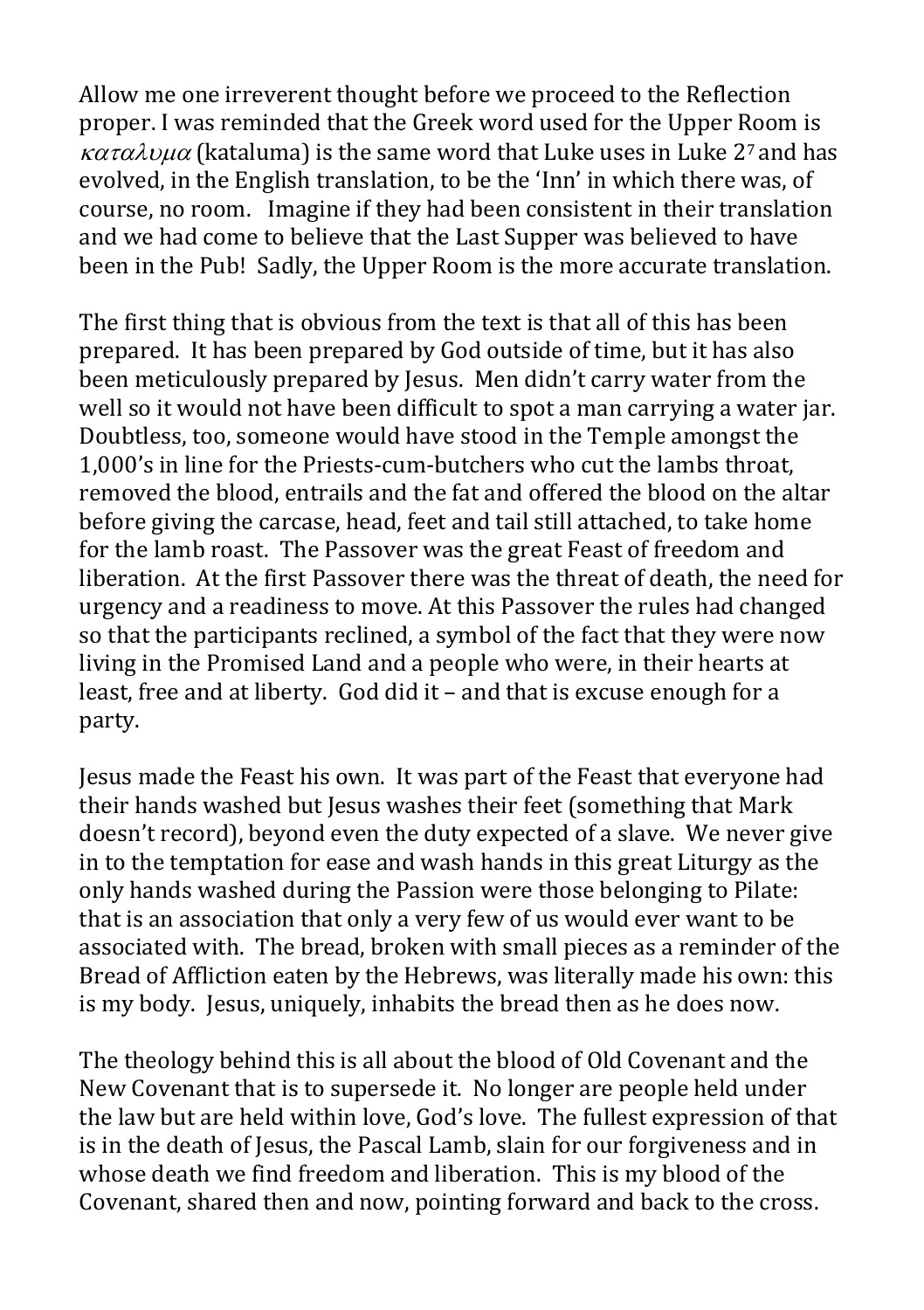Two shadows are cast over the celebration of freedom, cast by Judas and Peter. In Judas it was a coldness, yet in Peter it was the heat of the moment.

Judas has already abandoned Jesus and Jesus knows this without the other disciples being aware of it. Judas must have joined in fully to have escaped notice and must have rankled when Jesus says it would have been better if he had never been born. He exercises his freedom by bringing destruction; he responds to love by choosing betrayal. Judas will always be a challenge to those who come after him; how do we use our freedom? Of course, Jesus could have stopped him, but didn't as this was all planned.

After they had sung Psalm 136, 'O give thanks to the Lord, for he is good, for his steadfast love endures for ever', Peter – speaking for all the disciples and principally for himself – rejects the idea that they will be deserters. He is told that he will deny Jesus three times. His heart was in the right place, but he underestimated his own need for self-preservation and his own fallibility. How many of us know that same contradiction within ourselves: what we want to be and do set against what we actually are and what we end up doing?

Even so, the theme of liberation and hope pervades. Whatever trauma this night and the morning might hold, Jesus looks beyond it to the time that will come when he, with us, will drink with us in God's kingdom. God hasn't washed his hands of us but, in Christ, does what in necessary for our liberation. This freedom can never be repressed by occupying powers nor by the shadow cast by our fallibility. It is sure and certain.

#### **POST COMMUNION PRAYER**

Lord Jesus Christ, we thank you that in this wonderful sacrament you have given us the memorial of your passion: grant us so to reverence the sacred mysteries of- your body and blood that we may know within ourselves and show forth in our lives the fruit of your redemption, for you are alive and reign, now and for ever. **Amen**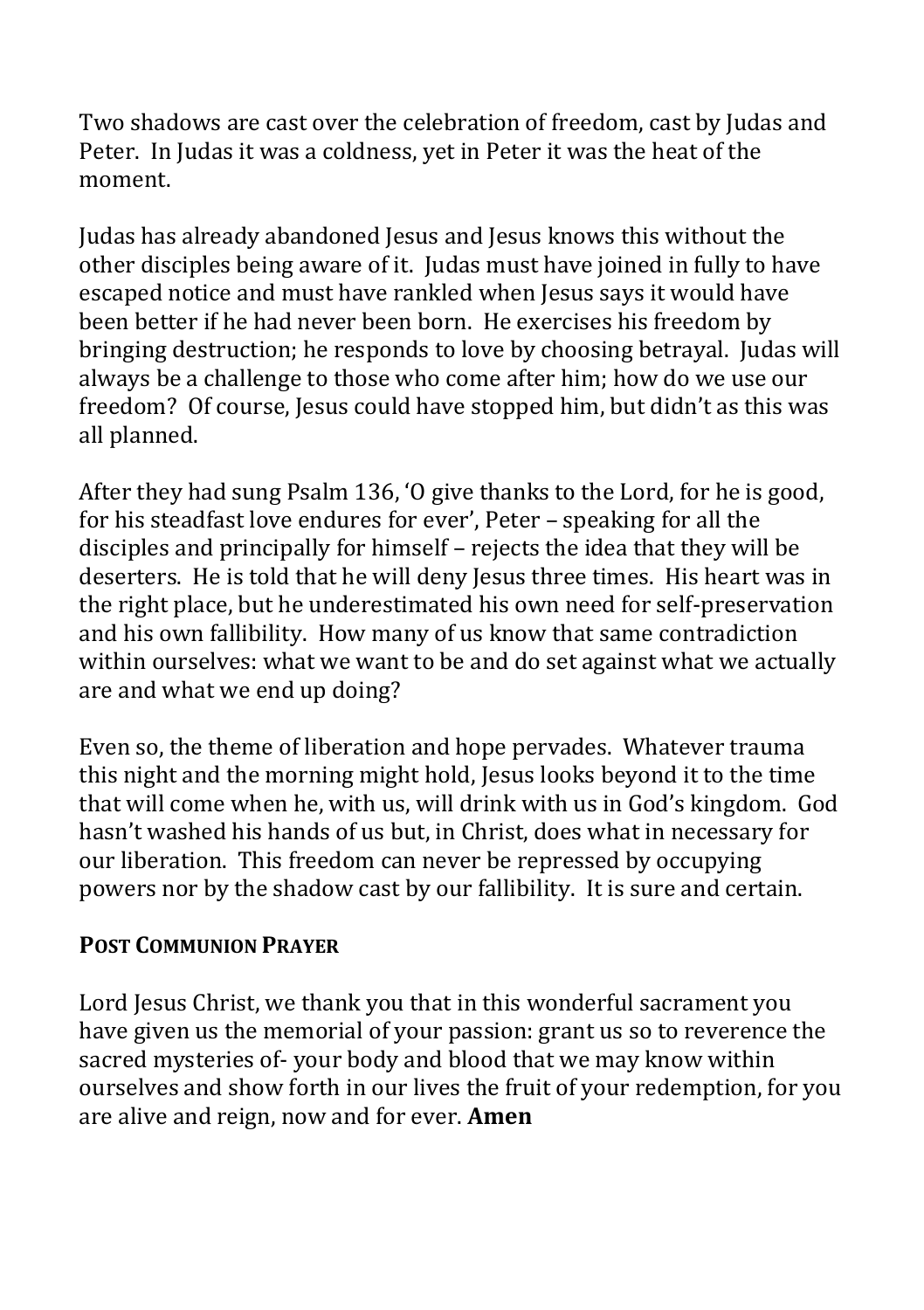#### *Good Friday – 2nd April 2021 Mark 15:21-47 – Save yourself*

#### The Crucifixion of Jesus

 $2<sup>21</sup>$  They compelled a passer-by, who was coming in from the country, to carry his cross; it was Simon of Cyrene, the father of Alexander and Rufus. "Then they brought Jesus $\mathbb F$  to the place called Golgotha (which means the place of a skull). <sup>23</sup>And they offered him wine mixed with myrrh; but he did not take it. <sup>24</sup>And they crucified him, and divided his clothes among them, casting lots to decide what each should take.

25 It was nine o'clock in the morning when they crucified him. <sup>26</sup>The inscription of the charge against him read, "The King of the Jews."" And with him they crucified two bandits, one on his right and one on his left <sup>29</sup>Those who passed by [d](https://www.biblegateway.com/passage/?search=Mark%2014-15&version=NRSV#fen-NRSV-24848r)erided" him, shaking their heads and saying, "Aha! You who would destroy the temple and build it in three days,  $\mathcal{S}$  save yourself, and come down from the cross!" 31 In the same way the chief priests, along with the scribes, were also mocking him among themselves and saying, "He saved others; he cannot save himself. <sup>28</sup> Let the Messiah, the King of Israel, come down from the cross now, so that we may see and believe." Those who were crucified with him also taunted him.

#### The Death of Jesus

<sup>33</sup>When it was noon, darkness came over the whole land until three in the afternoon. <sup>34</sup>At three o'clock Jesus cried out with a loud voice, "Eloi, Eloi, lema sabachthani?" which means, "My God, my God, why have you forsaken me?" <sup>35</sup>When some of the bystanders heard it, they said, "Listen, he is calling for Elijah." *\*And someone ran, filled a sponge with sour wine, put it on a stick,* and gave it to him to drink, saying, "Wait, let us see whether Elijah will come t<sup>o</sup> take him down."" Then Jesus gave a loud cry and breathed his last. "And the curtain of the temple was torn in two, from top to bottom. <sup>89</sup> Now when the centurion, who stood facing him, saw that in this way he breathed his last, he said, "Truly this man was God's Son!"

<sup>4</sup> There were also women looking on from a distance; among them were Mary Magdalene, and Mary the mother of James the younger and of Joses, and Salome. <sup>41</sup>These used to follow him and provided for him when he was in Galilee; and there were many other women who had come up with him to Jerusalem.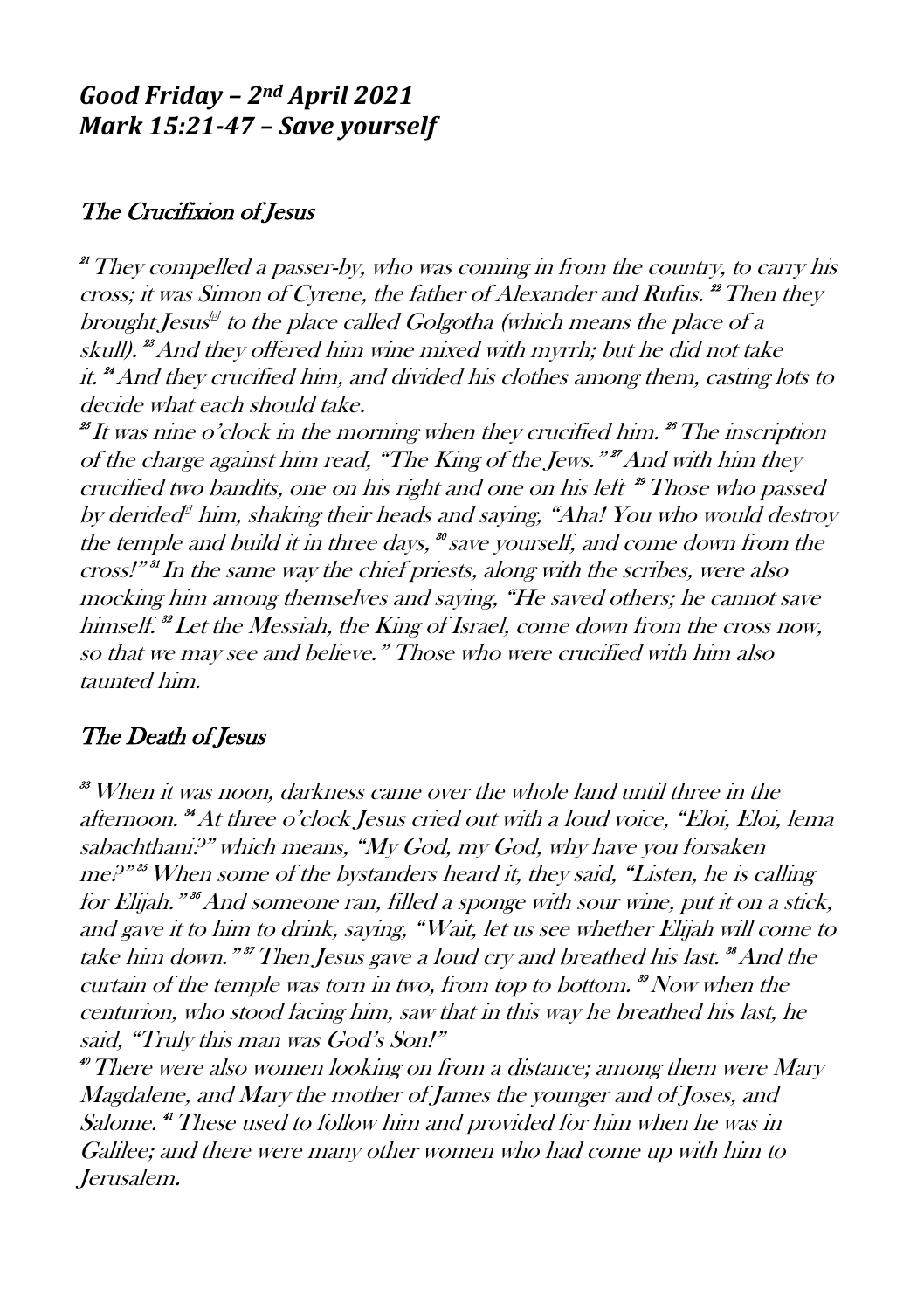#### The Burial of Jesus

<sup>42</sup>When evening had come, and since it was the day of Preparation, that is, the day before the sabbath, 43 Joseph of Arimathea, a respected member of the council, who was also himself waiting expectantly for the kingdom of God, went boldly to Pilate and asked for the body of Jesus. <sup>44</sup>Then Pilate wondered if he were already dead; and summoning the centurion, he asked him whether he had been dead for some time. <sup>45</sup>When he learned from the centurion that he was dead, he granted the body to Joseph. <sup>46</sup>Then Joseph bought a linen cloth, and taking down the body, wrapped it in the linen cloth, and laid it in a tomb that had been hewn out of the rock. He then rolled a stone against the door of the tomb. <sup>47</sup>Mary Magdalene and Mary the mother of Joses saw where the body was laid.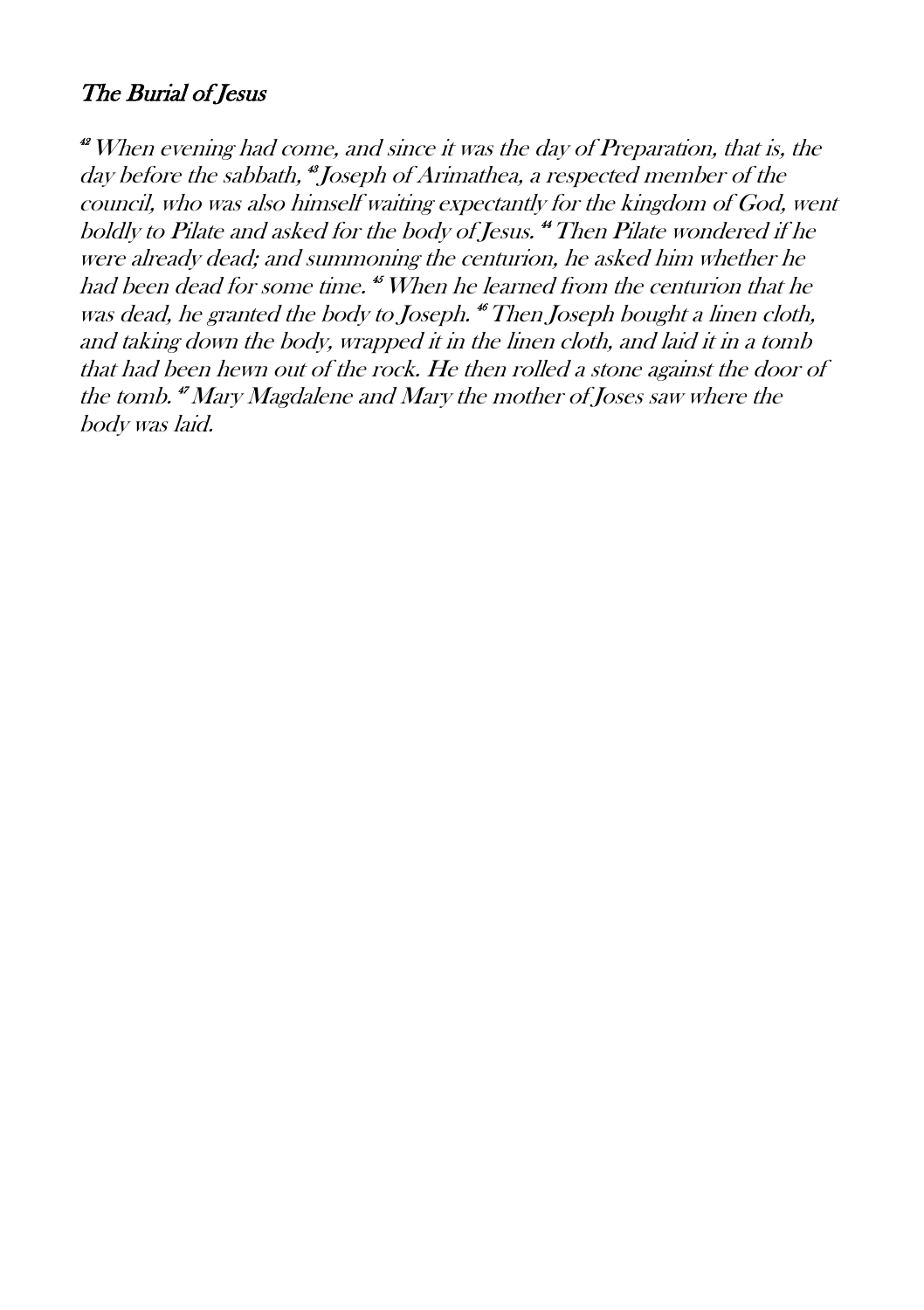When the Jewish Leaders shouted at Jesus and invited him to come down and save himself, Jesus' choice was stark: save himself or save humanity. They said that, if he did this, they would believe in him. Yet, it is precisely because he didn't come down that we, 2000 years later, can believe in him.

When faced with difficult things to do, rituals sometimes help and the Romans had ritualised the act of crucifixion and so they had no choices or decisions to make, they followed the ritual and that may have helped them to cope with the brutal extinction of a human life. The victim carried their cross set in the middle of a square of four soldiers, with a fifth walking in front with the charge of the board that would eventually be transferred to the cross. They took the longest route so that the largest number of people could see and take note: this was what happened to those who stood against Rome. At the place of execution the cross was laid on the ground and the victim laid on it and was nailed to the wood through the wrists. There was a ledge on the cross, the saddle and the victims' feet were loosely tied to the cross to allow them to take some weight to prevent their wrists tearing. The cross was then dropped onto its socket in the ground and the soldiers gambled for the perks of their job, the clothing of the victims. The natural anaesthetic was offered. Once that was done it was a waiting game and it could take up to a week to die.

Simon of Cyrene, distinctively African in Jerusalem, wasn't given the opportunity to save himself from being involved in carrying Jesus' cross. He would have had a tap on the shoulder with the broad side of a Roman spear and had no choice but to shoulder the weight of the cross. You may imagine how unwilling he would have been to change his plans for a Passover in Jerusalem, yet it seems that this encounter changed his life. He was clearly a leading member of the Church at Antioch that commissioned Saul and Barnabas [Acts 131] and Paul sends greeting to his family in Rome [Romans 16<sup>13</sup>]. The cross changes lives – it isn't possible to save yourself except through the cross of Jesus. As has been the case through all the history from that moment, those crucified with Jesus – the sinners amongst whom he had lived and taught -one accepted him and secured his hope and the other did not.

The cross has stood through the ages as the sign and symbol of the limitless love of God. Yet, the bleakness of Calvary is further accentuated as creation itself darkens at the sight of Jesus on the cross. That limitless